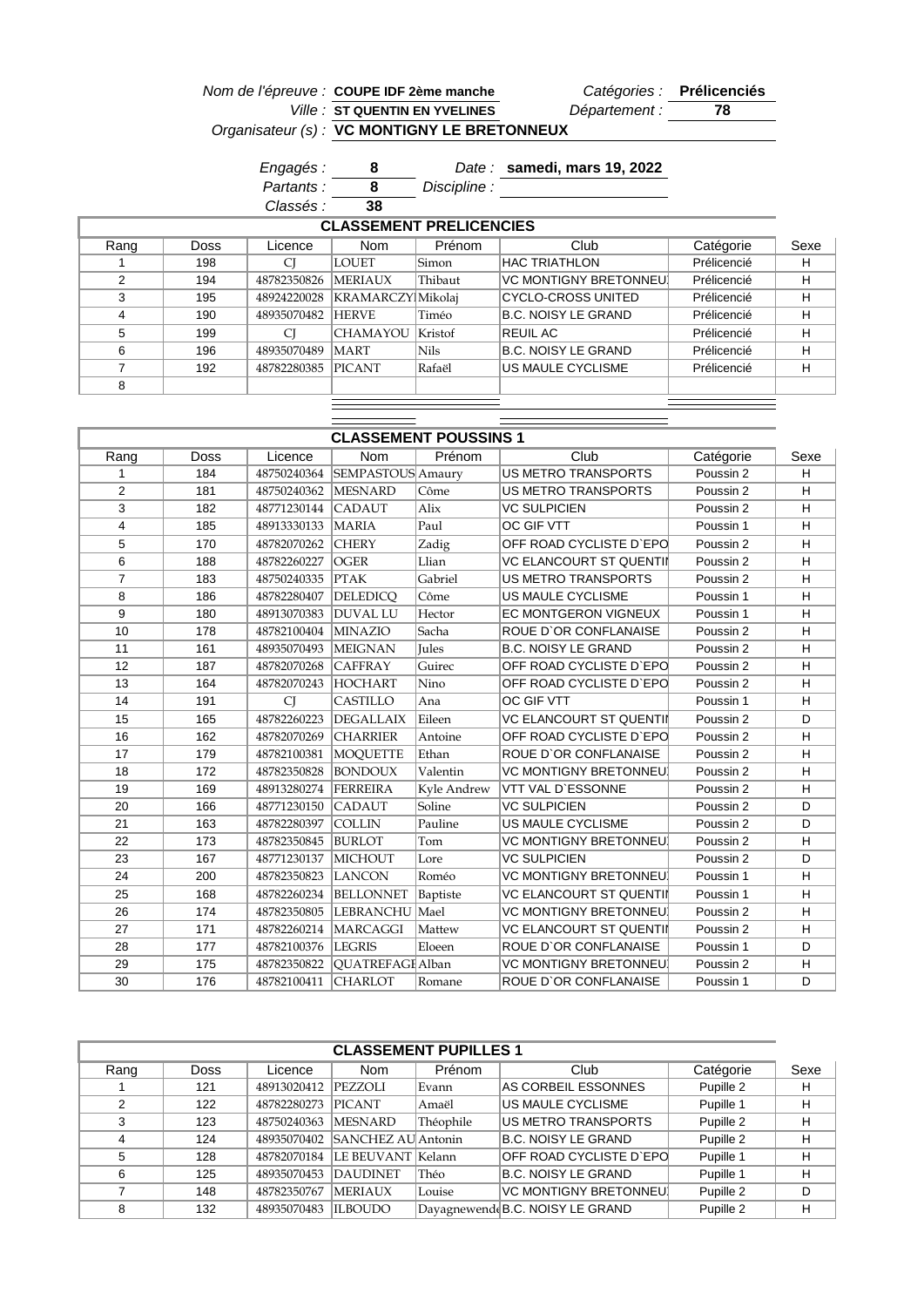| 9  | 126 | 48771230146           | <b>IANNOT</b>         | Maël     | <b>VC SULPICIEN</b>             | Pupille 1 | H |
|----|-----|-----------------------|-----------------------|----------|---------------------------------|-----------|---|
| 10 | 146 | 48782350807           | <b>LE DORZE</b>       | Thibault | <b>VC MONTIGNY BRETONNEU</b>    | Pupille 1 | н |
| 11 | 139 | 48782070252           | <b>NICOLAS</b>        | Even     | OFF ROAD CYCLISTE D'EPO         | Pupille 2 | H |
| 12 | 140 | 48771230138           | <b>DUBARD</b>         | Mael     | <b>VC SULPICIEN</b>             | Pupille 1 | н |
| 13 | 152 | 48782350669           | <b>URBAIN</b>         | Louise   | <b>VC MONTIGNY BRETONNEU</b>    | Pupille 2 | D |
| 14 | 127 | 48782280386           | <b>DERT</b>           | Louis    | <b>US MAULE CYCLISME</b>        | Pupille 1 | н |
| 15 | 131 | 48935070481           | <b>DUCHAMP</b>        | Emrys    | <b>B.C. NOISY LE GRAND</b>      | Pupille 1 | H |
| 16 | 136 | 48935070484           | [JANASZEWIC]Gabin     |          | <b>B.C. NOISY LE GRAND</b>      | Pupille 1 | н |
| 17 | 130 | 48935070476           | <b>GAUTHIER</b>       | Gabin    | <b>B.C. NOISY LE GRAND</b>      | Pupille 2 | н |
| 18 | 132 | 48935070483           | <b>ILBOUDO</b>        |          | Dayagnewend(B.C. NOISY LE GRAND | Pupille 2 | н |
| 19 | 129 | 48782070273           | <b>HERISSON</b>       | Lucas    | OFF ROAD CYCLISTE D'EPO         | Pupille 1 | H |
| 20 | 155 | 48782100400           | <b>BREGEON</b>        | Maxence  | ROUE D'OR CONFLANAISE           | Pupille 2 | н |
| 21 | 142 | 48782350747           | <b>BARTON NOUMalo</b> |          | <b>VC MONTIGNY BRETONNEU</b>    | Pupille 2 | H |
| 22 | 133 | 48782260216           | <b>ZICAVO</b>         | Samuel   | <b>VC ELANCOURT ST QUENTII</b>  | Pupille 1 | н |
| 23 | 134 | 48782280388           | <b>LOPES</b>          | Louna    | <b>US MAULE CYCLISME</b>        | Pupille 1 | D |
| 24 | 153 | 48935070490           | <b>MARTELOT</b>       | Gabriel  | <b>B.C. NOISY LE GRAND</b>      | Pupille 1 | н |
| 25 | 144 | 48782350797           | DESMEULLE             | Maxime   | <b>VC MONTIGNY BRETONNEU</b>    | Pupille 1 | H |
| 26 | 137 | 48935070431           | LAGGOUNE              | Ilvès    | <b>B.C. NOISY LE GRAND</b>      | Pupille 1 | н |
| 27 | 157 | 48782100375           | <b>LE GOHEBEL</b>     | Erwann   | ROUE D'OR CONFLANAISE           | Pupille 1 | н |
| 28 | 154 | 48935070491           | <b>MARTELOT</b>       | Mélina   | <b>B.C. NOISY LE GRAND</b>      | Pupille 2 | D |
| 29 | 135 | 48782070228           | <b>BOUGUET</b>        | Maxence  | OFF ROAD CYCLISTE D'EPO         | Pupille 1 | н |
| 30 | 150 | 48782350831           | <b>MOURGUES</b>       | Matthieu | <b>VC MONTIGNY BRETONNEU</b>    | Pupille 1 | н |
| 31 | 151 | 48782350795           | <b>SARTER</b>         | Louarn   | <b>VC MONTIGNY BRETONNEU</b>    | Pupille 1 | н |
| 32 | 158 | 48782100403           | <b>LEGRIS</b>         | Gyan     | ROUE D'OR CONFLANAISE           | Pupille 1 | H |
| 33 | 156 | 48782100402   JULLIEN |                       | Kiara    | ROUE D'OR CONFLANAISE           | Pupille 1 | D |

| <b>CLASSEMENT BENJAMINS 1</b> |             |             |                               |          |                                |            |              |  |
|-------------------------------|-------------|-------------|-------------------------------|----------|--------------------------------|------------|--------------|--|
| Rang                          | <b>Doss</b> | Licence     | <b>Nom</b>                    | Prénom   | Club                           | Catégorie  | Sexe         |  |
| $\mathbf{1}$                  | 61          | 48935070400 | <b>SURARDT</b>                | Johan    | <b>B.C. NOISY LE GRAND</b>     | Benjamin 1 | H            |  |
| $\overline{2}$                | 63          | 48750240336 | <b>PTAK</b>                   | Morgan   | US METRO TRANSPORTS            | Benjamin 2 | H            |  |
| 3                             | 62          | 48750240296 | <b>DESSERRE</b>               | Léopold  | US METRO TRANSPORTS            | Benjamin 2 | H            |  |
| $\overline{4}$                | 64          | 48935070362 | <b>SURARDT</b>                | Maxime   | <b>B.C. NOISY LE GRAND</b>     | Benjamin 1 | H            |  |
| 5                             | 67          | 48750240357 | <b>MESNARD</b>                | Justine  | <b>US METRO TRANSPORTS</b>     | Benjamin 2 | D            |  |
| 6                             | 72          | 48913330072 | <b>MARIA</b>                  | jules    | <b>OC GIF VTT</b>              | Benjamin 2 | H            |  |
| $\overline{7}$                | 65          | 48782070089 | PRESTAT                       | Baptiste | OFF ROAD CYCLISTE D'EPO        | Benjamin 2 | Н            |  |
| 8                             | 70          | 48782260134 | <b>DEGALLAIX</b>              | Elias    | <b>VC ELANCOURT ST QUENTII</b> | Benjamin 1 | H            |  |
| 9                             | 71          | 48935070458 | TONI                          | Romeo    | <b>B.C. NOISY LE GRAND</b>     | Benjamin 2 | н            |  |
| 10                            | 69          | 48782260142 | LAPEYRONIE Mathieu            |          | <b>VC ELANCOURT ST QUENTII</b> | Benjamin 1 | $\mathsf{H}$ |  |
| 11                            | 74          | 48913330091 | <b>FLORES</b>                 | Hélios   | OC GIF VTT                     | Benjamin 2 | H            |  |
| 12                            | 73          | 48913330109 | CASTILLO LO Hugo              |          | OC GIF VTT                     | Benjamin 1 | н            |  |
| 13                            | 87          | 48771230149 | <b>TRINITE</b>                | Malo     | <b>VC SULPICIEN</b>            | Benjamin 2 | н            |  |
| 14                            | 75          | 48935070449 | <b>BARBELANE</b>              | Kylian   | <b>B.C. NOISY LE GRAND</b>     | Benjamin 2 | н            |  |
| 15                            | 102         | 48782350799 | <b>SAINTES</b>                | Augustin | <b>VC MONTIGNY BRETONNEU</b>   | Benjamin 2 | н            |  |
| 16                            | 76          | 48913330135 | <b>SAVAJOL</b>                | Clément  | <b>OC GIF VTT</b>              | Benjamin 1 | н            |  |
| 17                            | 83          | 48782070191 | KHARCHAOUOwen                 |          | OFF ROAD CYCLISTE D'EPO        | Benjamin 1 | н            |  |
| 18                            | 89          | 48771130320 | <b>VAZE</b>                   | Augustin | <b>VC FONTAINEBLEAU AVON</b>   | Benjamin 2 | Η            |  |
| 19                            | 105         | 48782100380 | MINAZIO                       | Martin   | ROUE D'OR CONFLANAISE          | Benjamin 1 | H            |  |
| 20                            | 106         | 48782430273 | <b>TRANQUILLE</b> Gabin       |          | <b>ECVVT</b>                   | Benjamin 1 | H            |  |
| 21                            | 78          | 48771230136 | MICHOUT                       | Zoe      | <b>VC SULPICIEN</b>            | Benjamin 2 | D            |  |
| 22                            | 90          | 48750240386 | LANDOIS WALise                |          | <b>US METRO TRANSPORTS</b>     | Benjamin 1 | D            |  |
| 23                            | 81          | 48913280252 | <b>AUDROIN</b>                | Alexia   | <b>VTT VAL D'ESSONNE</b>       | Benjamin 1 | D            |  |
| 24                            | 86          | 48913330134 | <b>OCTAVE</b>                 | Rouleau  | OC GIF VTT                     | Benjamin 1 | Н            |  |
| 25                            | 91          | 48782350684 | <b>BETTINI</b>                | Axel     | VC MONTIGNY BRETONNEU          | Benjamin 2 | H            |  |
| 26                            | 77          | 48913280214 | PERDIGAO                      | Alexis   | VTT VAL D`ESSONNE              | Benjamin 1 | н            |  |
| 27                            | 96          | 48782350670 | <b>EYMARD</b>                 | Baptiste | VC MONTIGNY BRETONNEU          | Benjamin 2 | H            |  |
| 28                            | 98          | 48782350623 | LE DORZE                      | Antoine  | VC MONTIGNY BRETONNEU          | Benjamin 1 | $\mathsf{H}$ |  |
| 29                            | 101         | 48782350832 | <b>RECCHIA</b>                | Lucas    | VC MONTIGNY BRETONNEU          | Benjamin 1 | H            |  |
| 30                            | 88          | 48782260215 | <b>VILLAR HAZE Baptiste</b>   |          | <b>VC ELANCOURT ST QUENTII</b> | Benjamin 2 | H            |  |
| 31                            | 79          | 48913330123 | <b>DIFFIS HERISS Théodore</b> |          | OC GIF VTT                     | Benjamin 1 | Н            |  |
| 32                            | 100         | 48782350765 | MARCHAL THAxel                |          | <b>VC MONTIGNY BRETONNEU</b>   | Benjamin 2 | H            |  |
| 33                            | 80          | 48913280287 | DE ABREU BA Salvador          |          | VTT VAL D`ESSONNE              | Benjamin 1 | H            |  |
| 34                            | 93          | 48782350810 | <b>DESSEAUX</b>               | Nathan   | <b>VC MONTIGNY BRETONNEU</b>   | Benjamin 2 | Η            |  |